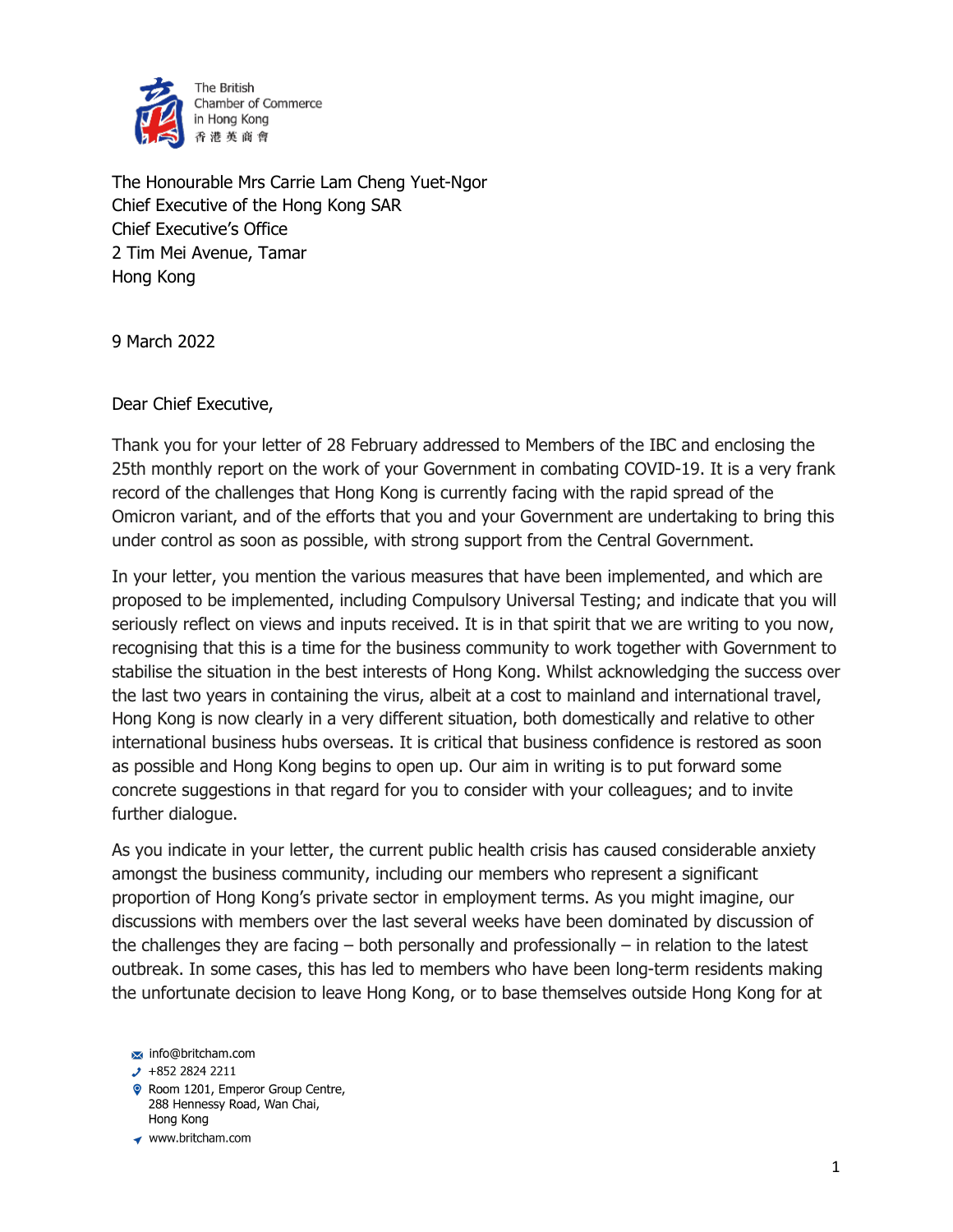

least the time being. That is a worrying trend which we would, of course, like to see reversed as soon as possible.

We circulated your letter and attachments to our Board last week and had an extensive discussion around the issues. We subsequently held a Townhall with our broader membership to get their feedback so that we were appropriately informed when writing to you.

Our discussion fell broadly into three parts:

(1) Dealing with the immediate challenges arising from the Fifth Wave;

(2) working through the exit and recovery stage once the current situation is brought under control (hopefully by the end of April); and

(3) the longer-term rebuilding of confidence which will be necessary to re-emphasise Hong Kong's reputation as the leading international trading and financial centre in Asia.

## Stage 1: Combatting the Fifth Wave

It is clear from your letter, and from recent announcements, that the Government will soon embark on a Compulsory Universal Testing programme, accompanied by some form of stricter lockdown to reduce the flow of people and to contain the transmission risk in the community during that period. We understand that the precise details and timing are still being worked on. This is a major exercise and how it is communicated (urgently and with clarity) and executed (including in relation to data privacy) will be of paramount importance in allaying the business community's concerns and anxieties. In that regard, we put forward the following recommendations:

- There is a clear and publicly stated policy that parents and young children will not be separated in either isolation or hospitalisation. Based on our feedback, anxiety around this is partially responsible for the large number of families who are leaving Hong Kong. In this context, we have noted the recent announcement by Singapore of treatment facilities catering to children and the elderly which will allow caregivers to remain with them; and would strongly encourage Hong Kong to give this due consideration as it builds its various facilities.
- Due consideration is given to allowing those with mild or no symptoms to isolate at home provided that living conditions allow. This will allow resources to be focussed where they are most needed. That would include where individuals live alone or where

- Room 1201, Emperor Group Centre, 288 Hennessy Road, Wan Chai, Hong Kong
- ◆ www.britcham.com

 $\cdot$  +852 2824 2211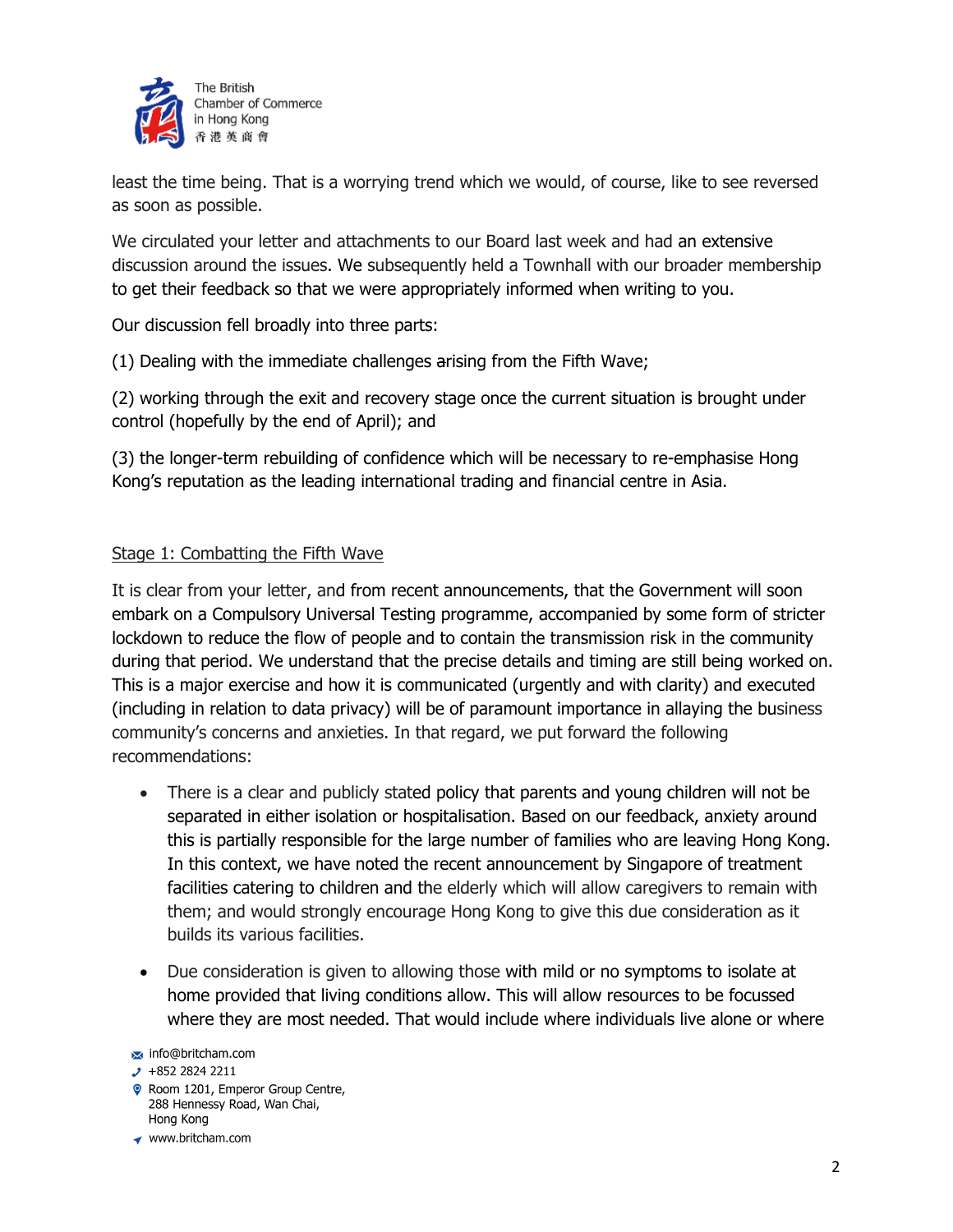

their accommodation will allow practical segregation of infected individual(s). Selftesting with RAT's can be required during this period together with confidential registration on the Government website. This will reduce the considerable pressure on the health service and the isolation facilities. In addition, whilst we appreciate the speed at which isolation facilities are being established, it is important that they meet appropriate levels of hygiene and food, with, for example, no communal toilets or showers.

- Where PCR tests are required, arrangements are put in place to ensure that there are no long queues at testing facilities, and that social distancing can be appropriately maintained. There are numerous examples of people having to wait considerable periods of time for testing in crowded facilities with no social distancing even when they have appointments. This runs the risk of considerably increasing further infection as well as undermining confidence in the programme. In that context, we would also suggest that the Government considers allowing private physicians with capacity to administer the test and even home testing by an accredited private company, in both cases for those who are willing to pay for the convenience.
- The period for the Compulsory Universal Testing is as short as possible so that the effect on business is minimised. Any related stricter social distancing measures are clearly communicated and are proportionate. We have noted that there is ongoing discussion around businesses which will be exempted, including in the financial sector. Broader exemptions will be necessary, particularly in relation to essential public services, supply chains and logistics through the identification of "Key Workers in the Community". Early and clear communication in this regard will be key.
- There is considerable confusion around what businesses need to do if a member of staff tests positive. There is also confusion in relation to legal requirements around sick pay / related employment law issues, including enforcing reduced working hours. These issues will be exacerbated during the Compulsory Universal Testing period, which will of necessity lead to staffing issues for businesses that remain open. Clarification and guidance are urgently needed in this regard.
- Financial support during the current phase continues to be an issue raised by many of our members, particularly in the F&B space but also more widely for affected companies. Further targeted support is needed (akin to the ESS Scheme in 2020) to provide direct help to companies to enable them to keep staff employed.

- Room 1201, Emperor Group Centre, 288 Hennessy Road, Wan Chai, Hong Kong
- ◆ www.britcham.com

info@britcham.com

 $\cdot$  +852 2824 2211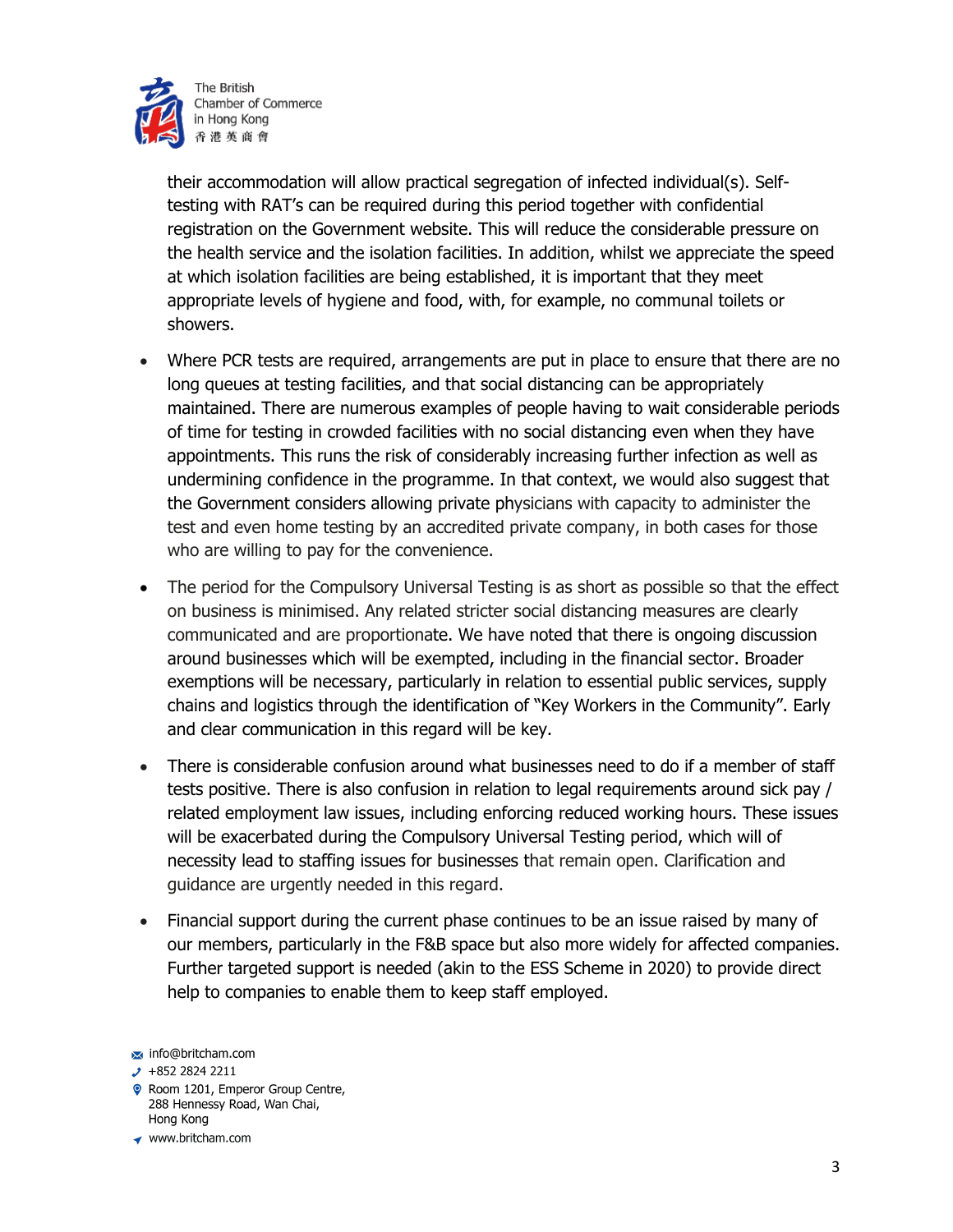

## Stage 2: The Next Phase

From our understanding, it is hoped that, with the measures currently being undertaken, the peak of the Fifth Wave will have passed, the infection rate will be greatly reduced, and, with increased protection and immunity through vaccinations or the incidence of COVID-19 itself, the healthcare system will not be under such stress by mid to late April. Naturally, members are asking: "What then happens?" This is a critical question and a critical period, and, in our view, it is vitally important that Hong Kong begins the opening up process, domestically, internationally and with the mainland, during this period. In that regard, we recommend the following:

- Classroom teaching in our schools should recommence immediately. As you will be aware, we wrote recently to Secretary Yeung in relation to the proposed school closure arrangements for international schools around the Compulsory Universal Testing program and were delighted at the swift and flexible response from Government. The education system in Hong Kong is one of its key features in attracting and retaining international talent in Hong Kong; and the international schools are under severe pressure in terms of both pupils and teachers. Getting the schools back into the classroom with minimal social distancing requirements will go a long way to addressing parent, teacher and student anxiety.
- Flight bans should be lifted and the criteria for airline/route suspensions relaxed. This is becoming an increasing issue for our membership, particularly as the rest of the world opens up and is an issue on which we have written and spoken to Government many times over the last two years. Given the recent developments in the infection rate locally in Hong Kong, there does not seem to be the same justification in keeping these measures in place. Indeed, the WHO has itself recommended relaxation.
- The quarantine period for international passenger arrivals should be reduced to a maximum of seven days of isolation/quarantine at home if possible rather than in a hotel or other facility. The current 14-day period of hotel quarantine and isolation for international arrivals is now at odds with the "StayHomeSafe" scheme arrangements. A change in quarantine policy for international arrivals would seem to be a pragmatic approach given the pressure on hotel facilities and the significant costs involved in multi week hotel quarantines; and would not, in our view, materially change the risk. This would be very well received by the international business community as it looks to reengage with the rest of the world and would assist in slowing the rate of those leaving Hong Kong to destinations with no or much reduced quarantine requirements.

- Room 1201, Emperor Group Centre, 288 Hennessy Road, Wan Chai, Hong Kong
- ◆ www.britcham.com

 $\cdot$  +852 2824 2211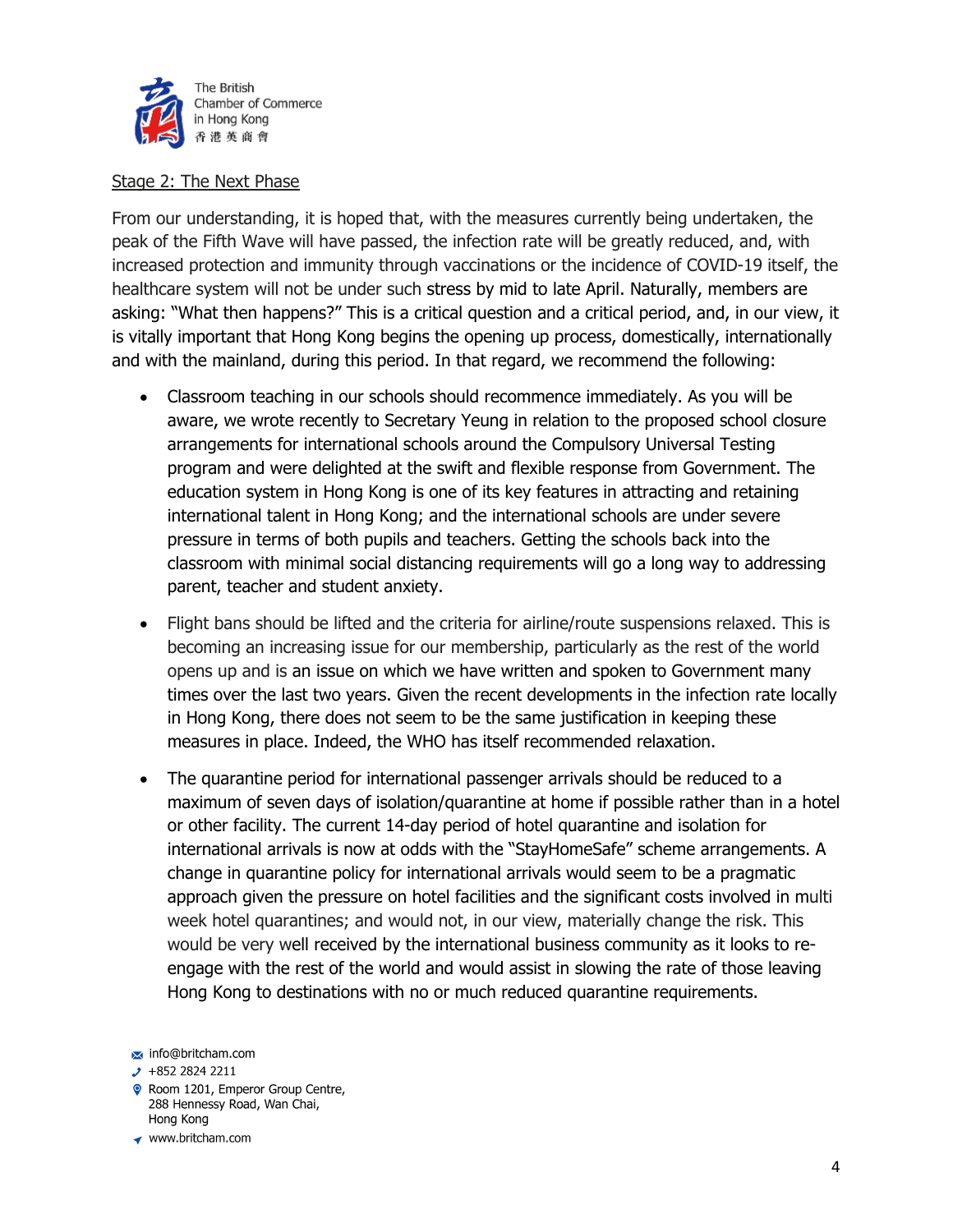

- The Government should continue with its efforts to vaccinate the most vulnerable in our community, particularly the elderly. We are pleased to note that these efforts have increased recently, with the introduction of the Vaccine Pass; and that this is having a positive effect on the vaccination rate. We continue, as a Chamber, to promote all your efforts in this regard and to encourage our members to get vaccinated as soon as possible. We would be supportive of some further restrictions on those who refuse to take the vaccine other than on accepted medical grounds. We would also encourage the Government to launch a broad public campaign highlighting the benefits of vaccination and, importantly, the clear risks of not getting vaccinated. Such campaigns have been used very successfully elsewhere.
- The current social distancing measures in Hong Kong should be relaxed in short twoweek intervals. Premises currently closed should be reopened and restrictions on F&B should be relaxed. Gyms and recreational facilities (particularly outdoor recreational facilities) should be opened as soon as possible to help with the alleviation of mental stress.
- Despite the financial measures announced in the Anti- Epidemic Fund and the Budget, we continue to hear of considerable financial stress for our SME members in particular. We recently wrote to Secretary Chan in this regard and continue to believe that broader Government support is needed for this sector.

## Stage 3: Rebuilding

As we work our way out of the immediate issues, we believe there is an urgent need to turn our minds to rebuilding Hong Kong's international reputation as an attractive place to live, work and educate our children. As a Chamber, we are strong supporters of Hong Kong and the future business opportunities that it presents. We have spoken very publicly about these, including in the UK when we visited recently. We should not, however, underestimate the effect of the last two years on the international community and the impact that is having on the talent that Hong Kong will need to fully grasp these opportunities. You will be aware that international business centres across the region have materially stepped up their efforts to retain and attract talent We need to rebalance that so that Hong Kong is also seen again as a place for "the best and the brightest."

- $\cdot$  +852 2824 2211
- Room 1201, Emperor Group Centre, 288 Hennessy Road, Wan Chai, Hong Kong
- ◆ www.britcham.com